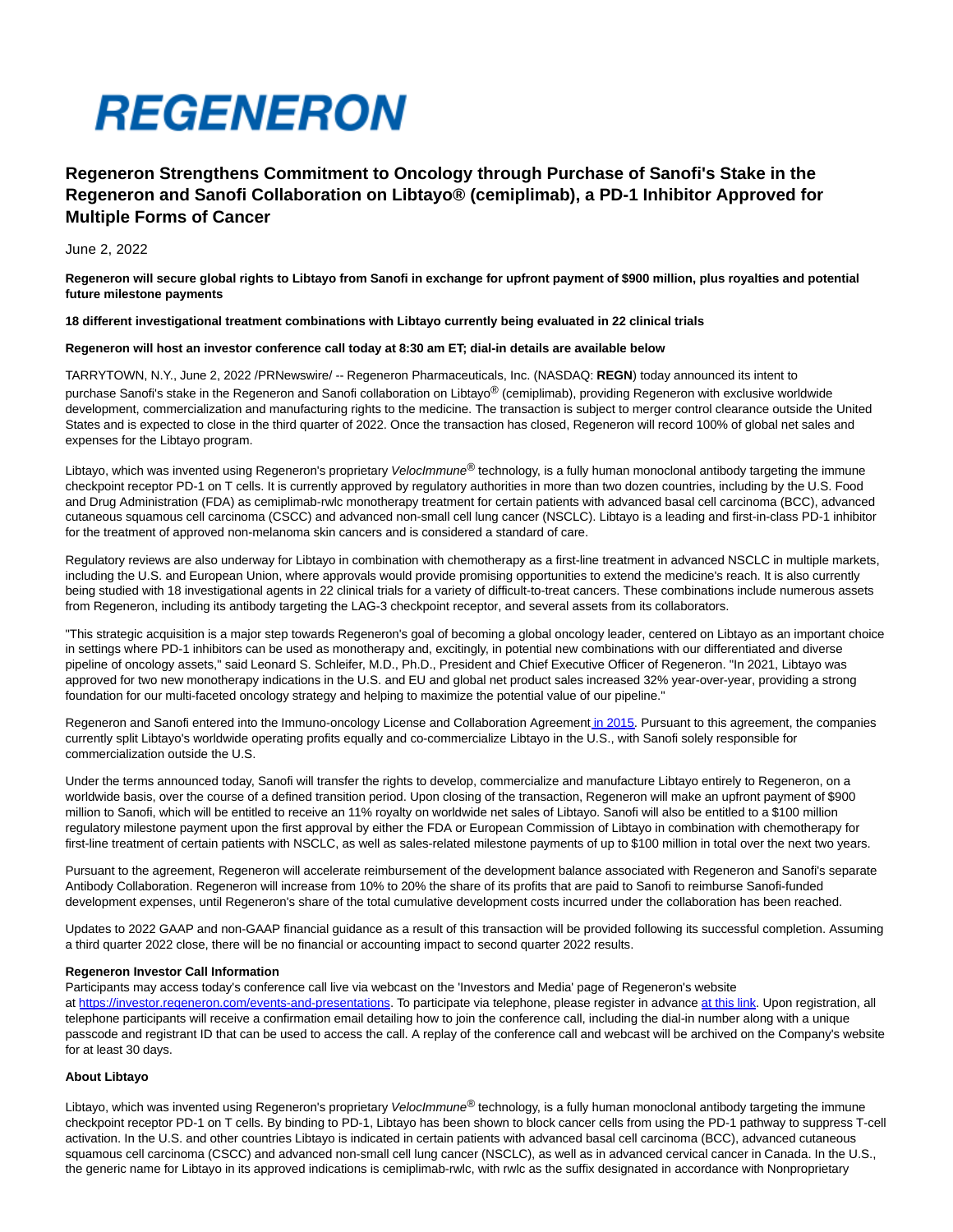Naming of Biological Products Guidance for Industry issued by the FDA. Outside of the U.S., the generic name for Libtayo in its approved indication is cemiplimab.

The extensive clinical program for Libtayo is focused on difficult-to-treat cancers. Libtayo is currently being investigated in trials as a monotherapy, as well as in combination with either conventional or novel therapeutic approaches for other solid tumors and blood cancers. These potential uses are investigational, and their safety and efficacy have not been evaluated by any regulatory authority.

# **Select Approved Indications**

In the U.S., Libtayo is an FDA-approved prescription medicine used to treat people with:

- -- A type of skin cancer called advanced CSCC that has spread or cannot be cured by surgery or radiation.
- -- A type of skin cancer called BCC:
	- That cannot be removed by surgery (locally advanced BCC) and have received treatment with a hedgehog inhibitor (HHI), or cannot receive treatment with an HHI.
	- That has spread (metastatic BCC) and have received treatment with an HHI, or cannot receive treatment with an HHI. This use is approved based on how many patients responded to treatment and how long they responded. Studies are ongoing to provide additional information about clinical benefit.

 -- A type of lung cancer called NSCLC. Libtayo may be used as your first treatment when your lung cancer has not spread outside your chest (locally advanced lung cancer) and you cannot have surgery or chemotherapy with radiation, or your lung cancer has spread to other areas of your body (metastatic lung cancer), and your tumor tests positive for high "PD-L1" and your tumor does not have an abnormal "EGFR", "ALK" or "ROS1" gene.

It is not known if Libtayo is safe and effective in children.

In Canada, Libtayo has received full or conditional approval for similar indications to the U.S., with the exception of metastatic BCC. Libtayo is also approved in Canada for the treatment of adult patients with cervical cancer who have progressed on or after prior platinum-based chemotherapy and who require additional systemic therapy to treat recurrent or metastatic disease.

#### **About Regeneron's VelocImmune Technology**

Regeneron's VelocImmune technology utilizes a proprietary genetically engineered mouse platform endowed with a genetically humanized immune system to produce optimized fully human antibodies. When Regeneron's President and Chief Scientific Officer George D. Yancopoulos was a graduate student with his mentor Frederick W. Alt in 1985, they were the first to [envision m](https://c212.net/c/link/?t=0&l=en&o=3553953-1&h=2350527346&u=https%3A%2F%2Fc212.net%2Fc%2Flink%2F%3Ft%3D0%26l%3Den%26o%3D3387026-1%26h%3D1560991416%26u%3Dhttps%253A%252F%252Fwww.sciencedirect.com%252Fscience%252Farticle%252Fabs%252Fpii%252F0168952585900897%26a%3Denvision&a=envision)aking such a genetically humanized mouse, and Regeneron has spent decades inventing and developing VelocImmune and related VelociSuite technologies. Dr. Yancopoulos and his team have used VelocImmune technology to create approximately one fifth of all original, FDA-approved or authorized fully human monoclonal antibodies currently available. This includes REGEN-COV<sup>®</sup> (casirivimab and imdevimab), Dupixent<sup>®</sup> (dupilumab), Libtayo<sup>®</sup> (cemiplimab-rwlc), Praluent<sup>®</sup> (alirocumab), Kevzara® (sarilumab), Evkeeza® (evinacumab-dgnb) and Inmazeb™ (atoltivimab, maftivimab, and odesivimab-ebgn).

# **IMPORTANT SAFETY INFORMATION AND INDICATION FOR U.S. PATIENTS**

#### **What is the most important information I should know about Libtayo?**

Libtayo is a medicine that may treat certain cancers by working with your immune system. Libtayo can cause your immune system to attack normal organs and tissues in any area of your body and can affect the way they work. These problems can sometimes become severe or life-threatening and can lead to death. You can have more than one of these problems at the same time. These problems may happen anytime during treatment or even after your treatment has ended.

# **Call or see your healthcare provider right away if you develop any new or worsening signs or symptoms, including:**

- **Lung problems:** cough, shortness of breath, or chest pain
- **Intestinal problems:** diarrhea (loose stools) or more frequent bowel movements than usual, stools that are black, tarry, sticky or have blood or mucus, or severe stomach area (abdomen) pain or tenderness
- **Liver problems:** yellowing of your skin or the whites of your eyes, severe nausea or vomiting, pain on the right side of your stomach area (abdomen), dark urine (tea colored), or bleeding or bruising more easily than normal
- **Hormone gland problems:** headache that will not go away or unusual headaches, eye sensitivity to light, eye problems, rapid heartbeat, increased sweating, extreme tiredness, weight gain or weight loss, feeling more hungry or thirsty than usual, urinating more often than usual, hair loss, feeling cold, constipation, your voice gets deeper, dizziness or fainting, or changes in mood or behavior, such as decreased sex drive, irritability, or forgetfulness
- **Kidney problems:** decrease in your amount of urine, blood in your urine, swelling of your ankles, or loss of appetite
- **Skin problems:** rash, itching, skin blistering or peeling, painful sores or ulcers in mouth or nose, throat, or genital area, fever or flu-like symptoms, or swollen lymph nodes
- Problems can also happen in other organs and tissues. These are not all of the signs and symptoms of immune system problems that can happen with Libtayo. Call or see your healthcare provider right away for any new or worsening signs or symptoms, which may include: chest pain, irregular heartbeat, shortness of breath or swelling of ankles, confusion, sleepiness, memory problems, changes in mood or behavior, stiff neck, balance problems, tingling or numbness of the arms or legs, double vision, blurry vision, sensitivity to light, eye pain, changes in eyesight, persistent or severe muscle pain or weakness, muscle cramps, low red blood cells, or bruising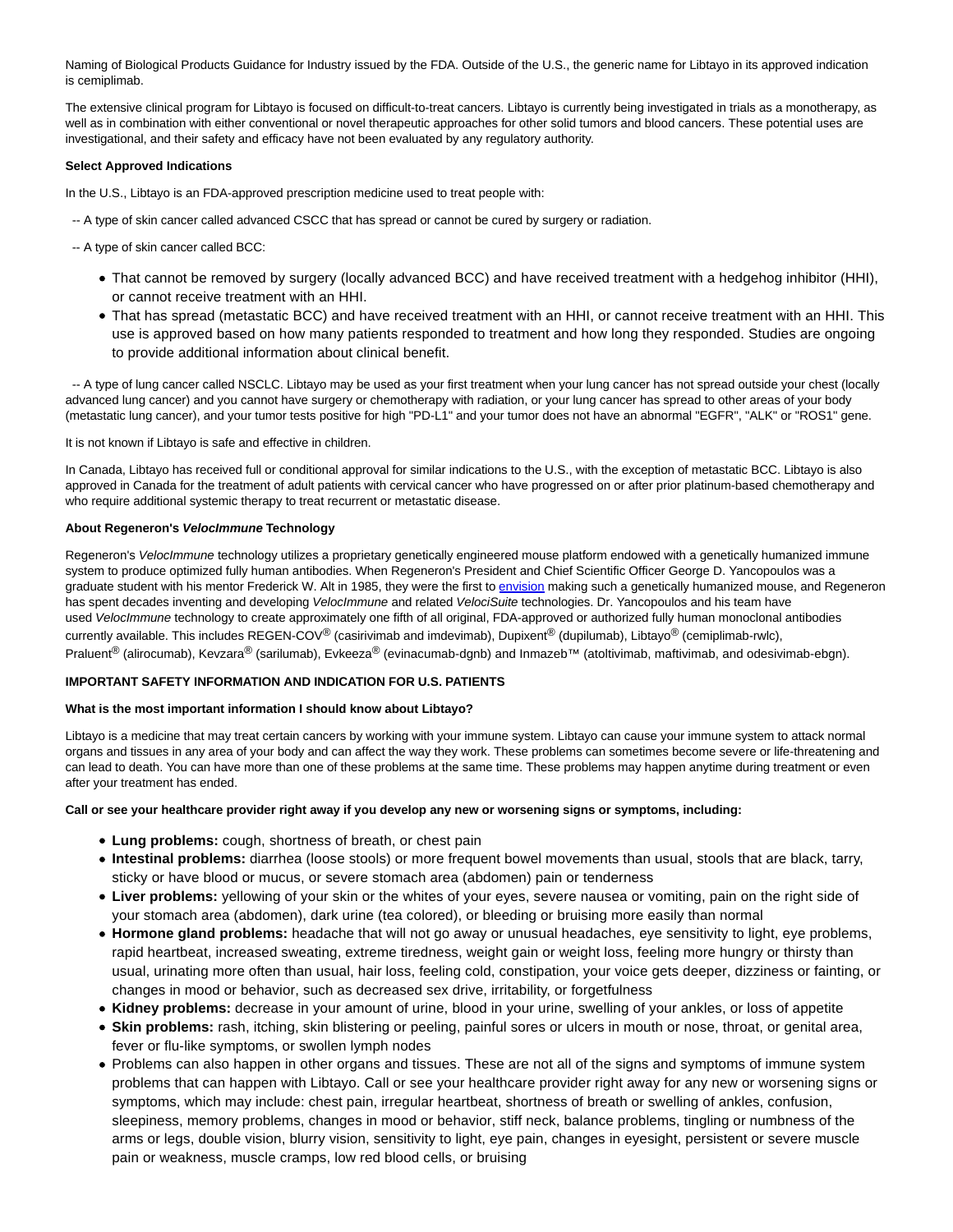- **Infusion reactions that can sometimes be severe.** Signs and symptoms of infusion reactions may include: nausea, chills or shaking, itching or rash, flushing, shortness of breath or wheezing, dizziness, feel like passing out, fever, back or neck pain, or facial swelling.
- **Rejection of a transplanted organ.** Your healthcare provider should tell you what signs and symptoms you should report and monitor you, depending on the type of organ transplant that you have had.
- **Complications, including graft-versus-host disease (GVHD), in people who have received a bone marrow (stem cell) transplant that uses donor stem cells (allogeneic).** These complications can be serious and can lead to death. These complications may happen if you underwent transplantation either before or after being treated with Libtayo. Your healthcare provider will monitor you for these complications.

# **Getting medical treatment right away may help keep these problems from becoming more serious.**

Your healthcare provider will check you for these problems during your treatment with Libtayo. Your healthcare provider may treat you with corticosteroid or hormone replacement medicines. Your healthcare provider may also need to delay or completely stop treatment with Libtayo if you have severe side effects.

#### **Before you receive Libtayo, tell your healthcare provider about all your medical conditions, including if you:**

- -- have immune system problems such as Crohn's disease, ulcerative colitis, or lupus
- -- have received an organ transplant
- -- have received or plan to receive a stem cell transplant that uses donor stem cells (allogeneic)

 -- have a condition that affects your nervous system, such as myasthenia gravis or Guillain-Barré syndrome are pregnant or plan to become pregnant. Libtayo can harm your unborn baby

### **Females who are able to become pregnant:**

- Your healthcare provider will give you a pregnancy test before you start treatment.
- You should use an effective method of birth control during your treatment and for at least 4 months after your last dose of Libtayo. Talk with your healthcare provider about birth control methods that you can use during this time.
- Tell your healthcare provider right away if you become pregnant or think you may be pregnant during treatment with Libtayo.

 -- are breastfeeding or plan to breastfeed. It is not known if Libtayo passes into your breast milk. Do not breastfeed during treatment and for at least 4 months after the last dose of Libtayo.

# **Tell your healthcare provider about all the medicines you take,** including prescription and over-the-counter medicines, vitamins, and herbal supplements.

The most common side effects of Libtayo include muscle or bone pain, tiredness, rash, and diarrhea. These are not all the possible side effects of Libtayo. Call your doctor for medical advice about side effects. You may report side effects to FDA at 1-800-FDA-1088. You may also report side effects to Regeneron Pharmaceuticals and Sanofi at 1-877-542-8296.

# **Please see full [Prescribing Information,](https://c212.net/c/link/?t=0&l=en&o=3553953-1&h=1436078187&u=https%3A%2F%2Fwww.regeneron.com%2Fsites%2Fdefault%2Ffiles%2FLibtayo_FPI.pdf&a=Prescribing+Information) including [Medication Guide.](https://c212.net/c/link/?t=0&l=en&o=3553953-1&h=1170789867&u=https%3A%2F%2Fwww.regeneron.com%2Fsites%2Fdefault%2Ffiles%2Fx1216(3)a.pdf&a=Medication+Guide)**

#### **About Regeneron**

Regeneron (NASDAQ: REGN) is a leading biotechnology company that invents life-transforming medicines for people with serious diseases. Founded and led for nearly 35 years by physician-scientists, our unique ability to repeatedly and consistently translate science into medicine has led to nine FDA-approved treatments and numerous product candidates in development, almost all of which were homegrown in our laboratories. Our medicines and pipeline are designed to help patients with eye diseases, allergic and inflammatory diseases, cancer, cardiovascular and metabolic diseases, pain, hematologic conditions, infectious diseases and rare diseases.

Regeneron is accelerating and improving the traditional drug development process through our proprietary VelociSuite technologies, such as VelocImmune, which uses unique genetically humanized mice to produce optimized fully human antibodies and bispecific antibodies, and through ambitious research initiatives such as the Regeneron Genetics Center, which is conducting one of the largest genetics sequencing efforts in the world.

For additional information about the company, please visi[t www.regeneron.com o](https://c212.net/c/link/?t=0&l=en&o=3553953-1&h=3649902169&u=https%3A%2F%2Fc212.net%2Fc%2Flink%2F%3Ft%3D0%26l%3Den%26o%3D3397793-1%26h%3D695290165%26u%3Dhttp%253A%252F%252Fwww.regeneron.com%252F%26a%3Dwww.regeneron.com&a=www.regeneron.com)r follow @Regeneron on Twitter.

#### **Forward-looking Statements and Use of Digital Media**

This press release includes forward-looking statements that involve risks and uncertainties relating to future events and the future performance of Regeneron Pharmaceuticals, Inc. ("Regeneron" or the "Company"), and actual events or results may differ materially from these forward-looking statements. Words such as "anticipate," "expect," "intend," "plan," "believe," "seek," "estimate," variations of such words, and similar expressions are intended to identify such forward-looking statements, although not all forward-looking statements contain these identifying words. Risks that may cause these forward-looking statements to be inaccurate include, among others: risks related to the satisfaction or waiver of the conditions to closing the proposed restructuring (the "Proposed Restructuring") of the Company's Immuno-oncology Collaboration with Sanofi related

to Libtayo<sup>®</sup> (cemiplimab-rwlc) (including the failure to obtain necessary regulatory approvals) in the anticipated timeframe or at all; risks related to the Company's ability to realize the anticipated benefits of the Proposed Restructuring, including the possibility that the expected benefits from the Proposed Restructuring will not be realized or will not be realized within the expected time period; the impact of the Proposed Restructuring on